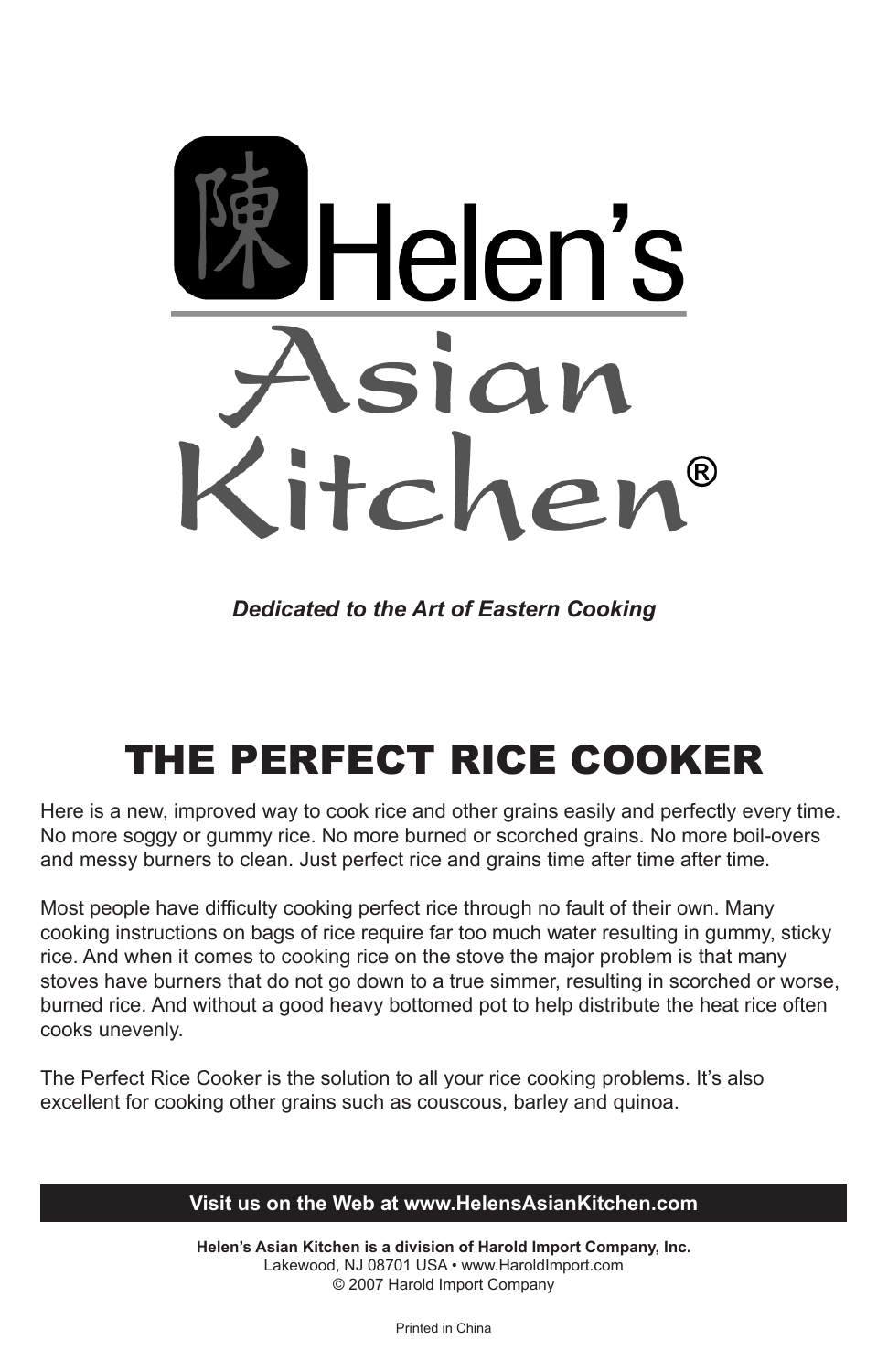## **COOK IN IT**

Instead of using direct heat to cook rice in a pot, THE PERFECT RICE COOKER cooks rice indirectly with steam. Functioning much like a *bain-marie,* the Perfect Rice Cooker sits in a bath of boiling water which fills the pot with live steam. The hot water diffuses the heat so there are no hot spots and food won't burn. But unlike a *bain-marie* or double boiler the Perfect Rice Cooker sits inside your own covered stock pot so it is completely surrounded by hot, moist steam. In this way rice and other grains always cook up perfectly without burning, scorching or drying out. There is no need to stir or watch over the cooking.

Made of the same high-fired porcelain as oven-safe casseroles, the Perfect Rice Cooker is strong, durable and heat resistant. However, do not place over direct heat or under the broiler. The handy bamboo bail handle, which may be left attached when steaming, makes lifting and moving the rice cooker, easy and safe.

#### **SERVE FROM IT**

The Perfect Rice Cooker is also a beautiful and versatile serving piece that can be brought right to the table. The heavy porcelain body and domed lid help keep rice and grains hot and delicious. It doubles as an attractive covered casserole for everything from fried rice to soups, stews and vegetables. Also makes a great ice bucket!

#### **STORE IN IT**

Leftovers are not a problem. If desired, the rice can be covered and stored in the rice cooker right in your refrigerator.

# **REHEAT IN IT**

When ready to reheat, simply steam the rice to perfection the way you cooked it. No more dry, hard edges or grains. What could be easier!

Helen's Asian Kitchen THE PERFECT RICE COOKER is the perfect solution to perfect rice and grains.

# **DIRECTIONS FOR USE:**

THE PERFECT RICE COOKER is designed for use in a stock pot with water. Use a stock pot that will comfortably accommodate the whole rice cooker without its porcelain lid. An approximately 10" diameter x 7" high stock pot works perfectly.

The Perfect Rice Cooker without the bamboo handle is microwave safe. For best results, we recommend steaming grains in a stock pot as instructed in the recipes.

The Perfect Rice Cooker may be used in a microwave oven, but the bamboo handle MUST be detached first.

#### **Do not use the rice cooker directly over a burner or in the oven.**

**Dishwasher safe.**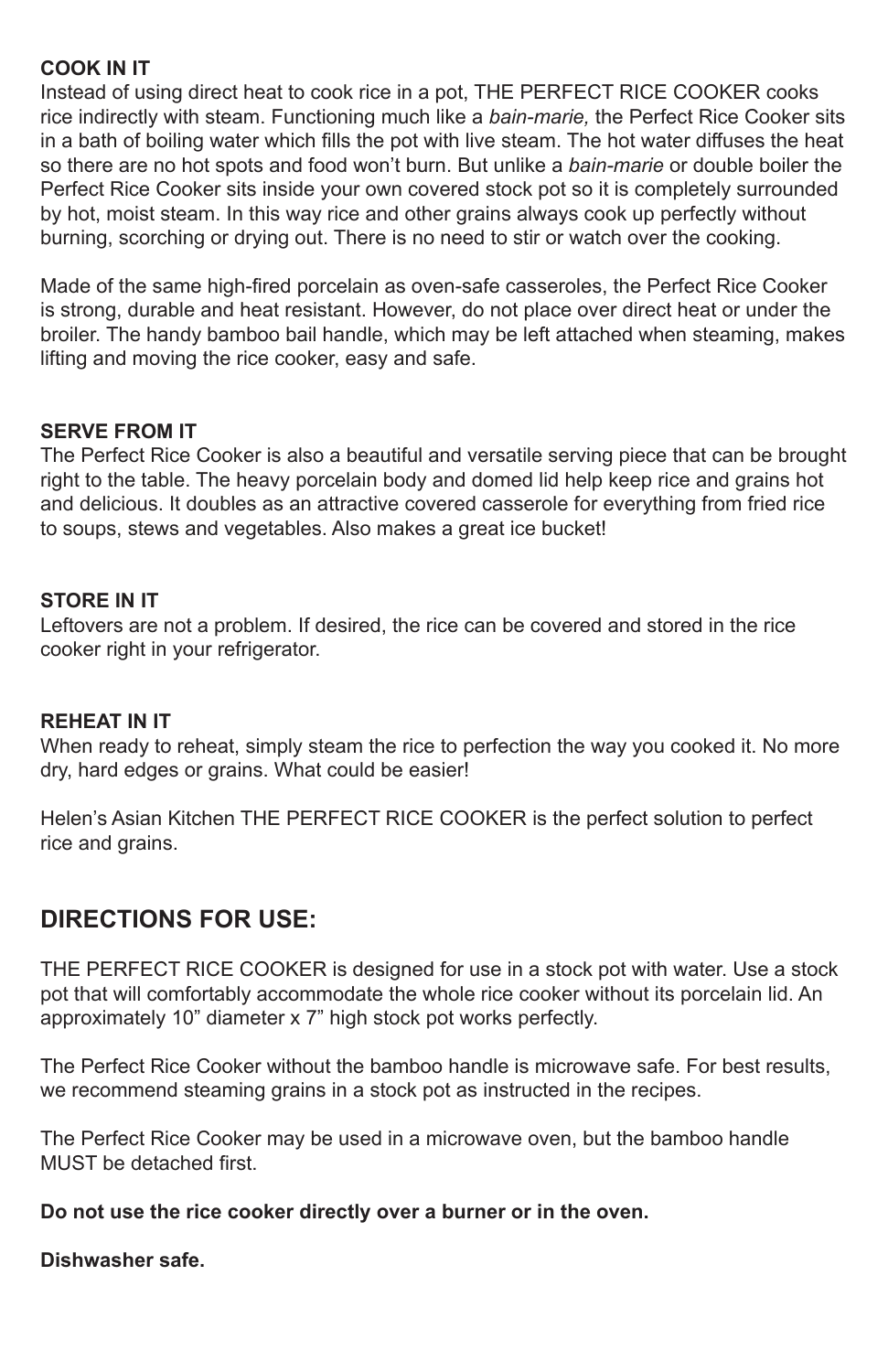# **BASIC INSTRUCTIONS:**

*ATTENTION: DO NOT use porcelain lid on rice cooker while cooking. Rice and grains need heat and moisture from the steam to cook properly. ONLY use lid when serving to keep rice and grains warm.*

# **MEASURING**

1. Put the desired amount of rice or other grains into the rice cooker. Wash or rinse the grains as directed in the recipe. For most grains, this can be done right in the rice cooker. Drain the grains and add cold water or broth as instructed in the recipe.

# **COOKING**

1. Choose a large enough stock pot that will loosely fit the rice cooker. Add enough water to the stock pot to reach about 2 or 3 inches or one-third of the way up the side of the rice cooker.

2. Place uncovered rice cooker in stock pot and lower handle so it is level with the rim of rice cooker.

3. It usually is not necessary to replenish the water during cooking, however, longer cooking times may require water to be added to the stock pot. The water level should not be higher



than one third of the way up the side of the rice cooker. Never allow water in the stock pot to boil dry as this will cause damage to both the rice cooker and the stock pot.

4. Cover the stockpot and bring the water to a boil. When the water is boiling rapidly, reduce the heat to maintain a steady slow boil and steam according to the recipe or until the grains are cooked.

# **RESTING**

1. When the rice or grains are done, turn off the heat and let the rice cooker remain in the covered stock pot undisturbed for about 10 minutes to allow the rice or other grains to completely absorb any excess liquid.

#### **SERVING**

1. To remove the rice cooker from the stock pot, lift the bamboo handle a little with a chopstick or end of a wooden spoon high enough so you can grasp the handle with a potholder. Lift the rice cooker out of the hot water and dry the outside of the rice cooker with a kitchen towel.

2. With a moistened rice paddle, wooden spoon or fork, gently fluff the rice or grains. Cover with porcelain lid and bring the rice cooker right to the table for serving.

**Not ready to serve?** Simply keep the rice cooker in the covered stockpot with the hot water bath or to reheat, turn the heat back on.

**Ready to store?** Just put the covered rice cooker in the refrigerator.

**Ready to reheat?** Simply place the uncovered rice cooker in a stock pot bath and steam just the way you cooked.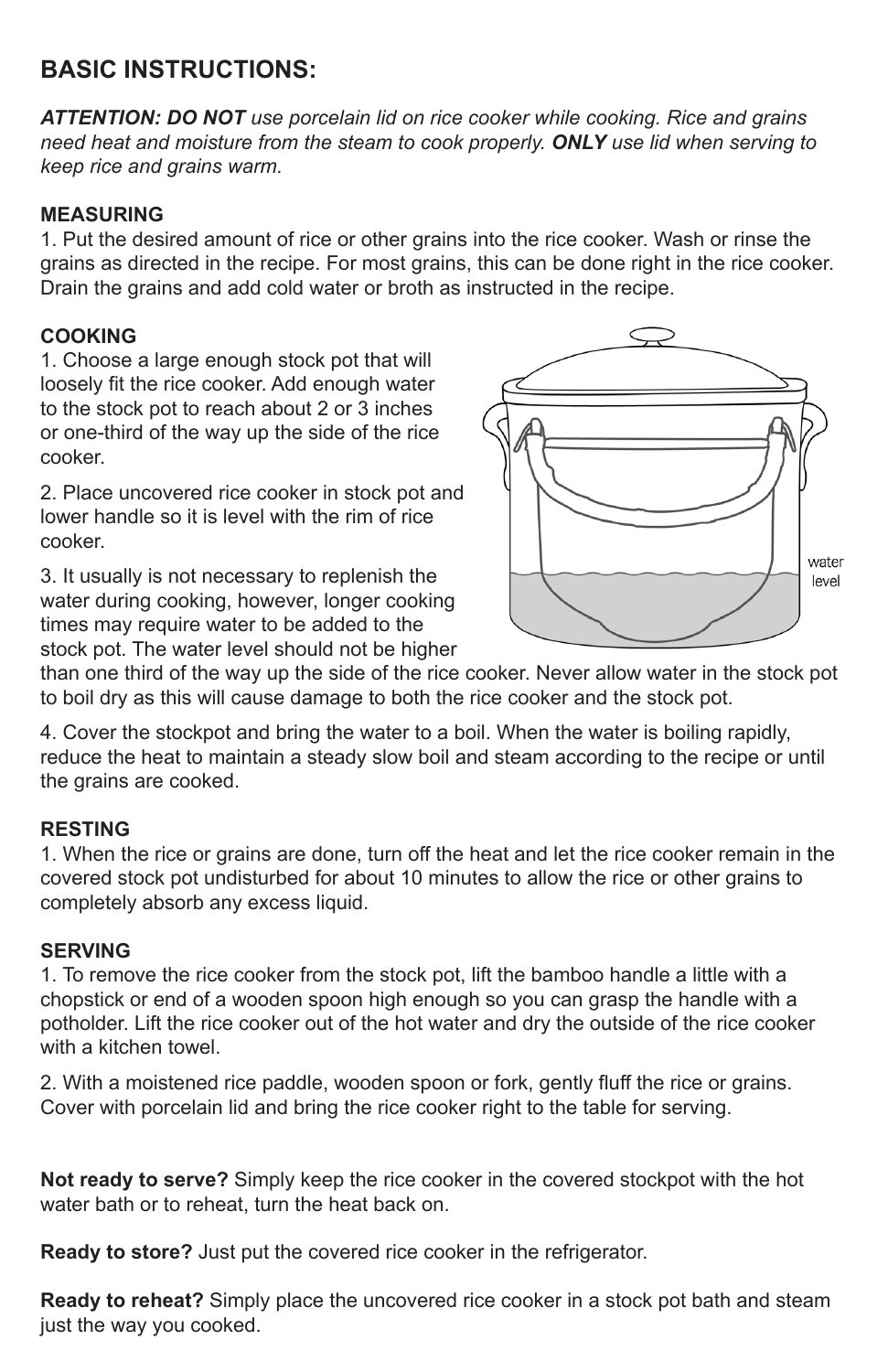# **HELPFUL HINTS:**

#### **MEASURE ACCURATELY**

For best results it is important to always measure accurately using regular U.S. measuring cups. Measure the grain in a dry-cup measure (ones that measure flush to the rim) and scrape off the excess with a straight edge. The Perfect Rice Cooker can comfortably cook as much as 3 cups of raw rice which will yield over 6 cups of compact cooked rice - over 8 cups when fluffed. You may cook a maximum of 4 cups of raw rice, but to fluff the cooked rice properly, transfer the cooked rice to a larger bowl or serving piece, then fluff.

## **WASH AND COOK WITH COLD WATER**

Use cold water to wash and cook rice. Rice may be washed directly in the rice cooker bowl. Washing will remove excess starch resulting in a drier, fluffier rice. Drain by tipping the rice cooker until as much water as possible is removed without spilling the rice. If you drain the rice in a fine meshed colander, then use the larger amount of liquid as indicated in the recipe. Other grains may be rinsed or washed in a separate bowl, drained in a colander, then transferred to the rice cooker.

## **ADJUST LIQUID FOR SOFTER OR FIRMER RICE**

I like to cook grains with just enough liquid to get a nice, chewy consistency without being gummy or mushy. If you like a softer rice, add more water to the rice. For a firmer texture, reduce the liquid by a few tablespoons.

*NOTE: A general rule of thumb is to use a rice-to-water ratio of 1:1. For other grains, use a grain-to-water ratio of 1:1.5 to 2, depenging on the grain. Use more water if the grains are whole grains or very hard or if you prefer a softer texture. The moist steam will keep evaporation to a minimum and therefore require less liquid to start. Most rice and grains will double or triple in yield when cooked.*

#### **FLAVORING**

There are many ways to vary the flavor of rice and grains. Use chicken, beef or vegetable stock instead of water or flavor the water with herbs and spices. Asians do not add salt to their rice, however, if you wish to add salt, use a pinch per cup of raw rice.

# **FRIED RICE**

Fried rice is always best made with cold day-old cooked rice. If you are making rice specifically for fried rice, use long grain rice and let the rice cool after cooking then store in the refrigerator overnight.

#### **WHEN IS RICE / GRAIN DONE?**

Taste to test if grain is done. Most whole grains will be slightly chewy and firm after they are cooked. Rice and grains are done when they no longer have a hard core.

## **FLUFF BEFORE SERVING**

Grains will be compact after cooking. Fluff the grains with a fork or moistened rice paddle before serving for best texture and taste.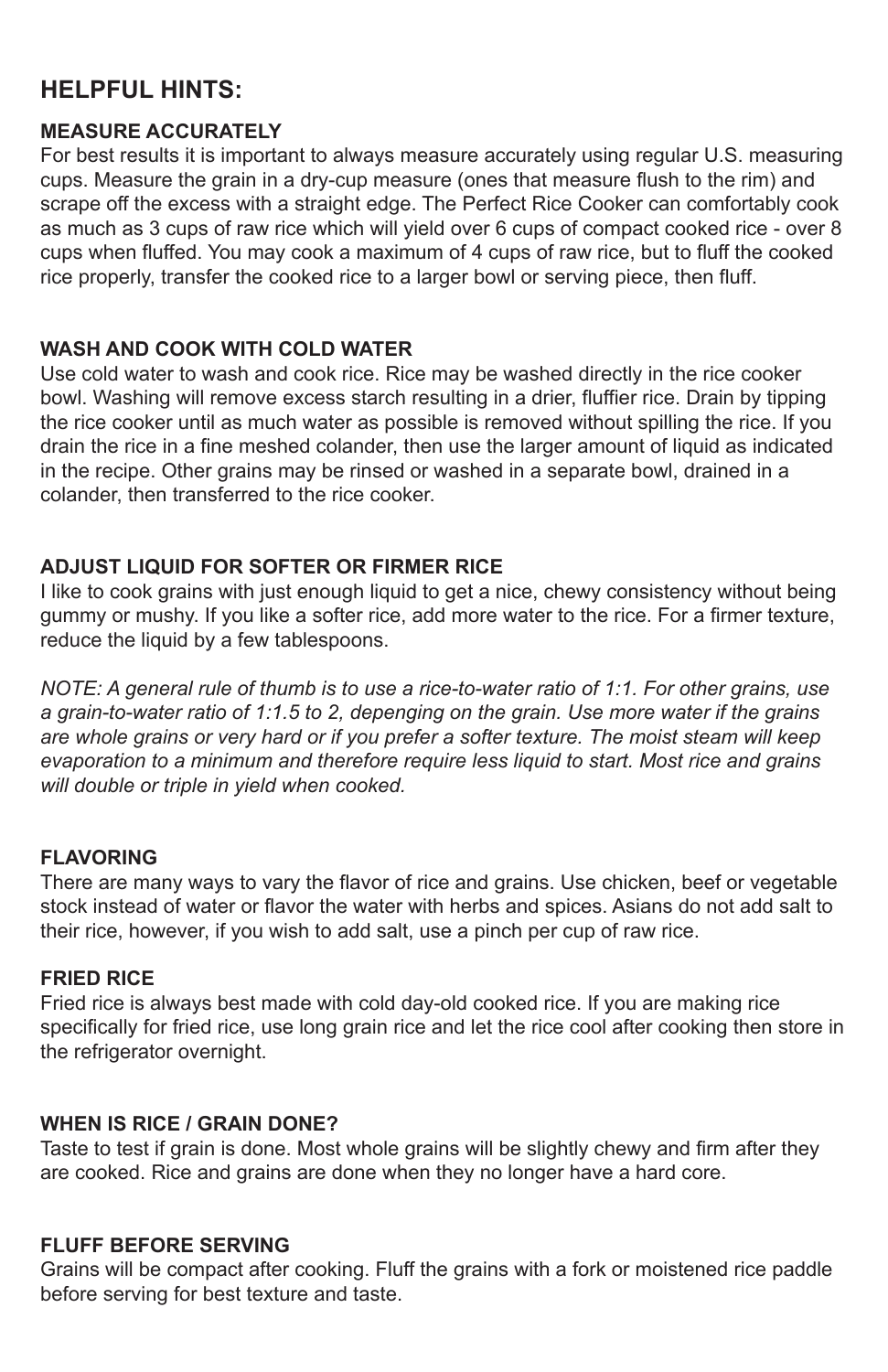# **RECIPES**

#### **WHITE RICE**

Yield: About 4 cups cooked white rice

2 cups rice – long grain, short grain, jasmine or basmati  $2 - 2\frac{1}{4}$  cups water

1. Measure and pour the rice into the Perfect Rice Cooker. Cover the rice with cold water and wash and drain the rice 3 or 4 times, tipping the rice cooker carefully to pour out as much water as possible without spilling the rice or drain the rice in a fine meshed colander.

2. Add water. Use the larger amount of water if you drained the rice in a colander. Place the **uncovered** Perfect Rice Cooker in a stock pot that will accommodate the whole rice cooker. Lower the bamboo handle so it's even with the top of the rice cooker. Add cold water to the stock pot until the water reaches 2 or 3 inches up the side of the rice cooker. Be careful not to splash water into the rice cooker containing the rice. Cover the stock pot and bring the water to a boil.

3. When the water is boiling rapidly, this will take about 10 minutes, reduce heat to medium low or just enough to maintain a boil. Cook for about 25 to 30 minutes or until all the liquid is absorbed and the rice is tender. Turn off the heat and let the rice cooker rest in the covered stock pot 10 minutes. Carefully remove the rice cooker from the stock pot and dry the outside of the bowl. Fluff the rice with a fork or moistened rice paddle, cover with porcelain lid and bring to the table to serve.

#### **BROWN RICE**

Brown rice is the whole grain rice that has not been hulled or polished so the nutritious outer bran remains intact, hence the tan color. The higher fiber content gives brown rice its distinctive nutty flavor and chewy texture.

Brown rice requires a longer cooking time than white rice and if you like a softer texture, a little more water. I personally prefer a firmer, chewier texture so I use a 1:1 ratio of rice to water.

Yield: about 4 cups cooked brown rice.

2 cups brown rice  $2 - 2\frac{1}{2}$  cups cold water

Follow cooking directions for WHITE RICE, but cook for a total of 45 minutes from the time the water in the stock pot starts to boil. When done, turn off heat and let rice rest in the covered stock pot for 10 minutes before removing and fluffing.

If you find, after cooking, that you want a softer texture, simply sprinkle water, about  $\frac{1}{4}$  cup or less, over the cooked rice and steam for an additional 10 to 15 minutes.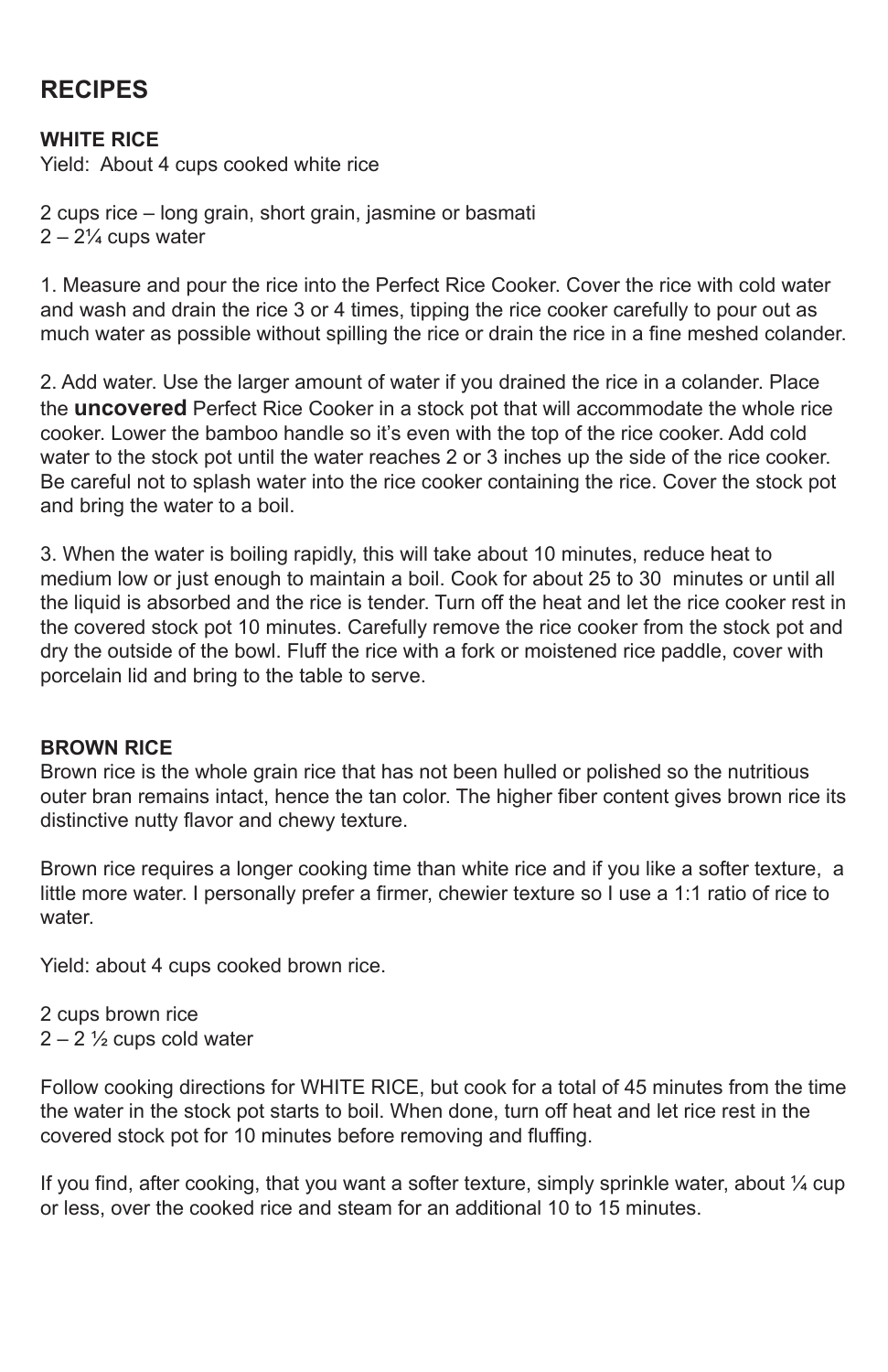## **GLUTINOUS RICE**

Also called sweet rice, this variety is often used in Asian desserts or in stuffings. Electric rice cookers, unless they have a program for glutinous rice, cannot give the perfect texture – soft and sticky, yet not gummy – that comes from steaming in The Perfect Rice Cooker.

Yield: About 3 ½ cups cooked glutinous rice

2 cups glutinous rice 1 ¾ cups water

Soak the rice in the rice cooker in at least 4 cups of cold water for 2 hours; it will almost double in volume. Drain the rice in a colander and transfer the drained rice into the rice cooker. Add 1 ¾ cups water to the soaked rice and steam for 30 minutes as directed in Basic Instructions.

## **SUSHI RICE**

The type of rice traditionally used for making sushi is the softer, stickier short grain white rice. Long grain rice is not suitable because it will not stick together.

Yield: About 3 ¾ cups cooked rice

2 cups Japanese style short grain rice 2 cups water

1. Wash the rice with cold water, rubbing the grains gently between the hands to remove excess starch. Drain and repeat 3 or 4 times until the water comes out almost clear. Washing and draining may be done in the rice cooker.

2. Soak the rice in cold water until the grains turn milky white. This will take about 15 to 20 minutes.

3. Drain the rice in a colander and set aside for another 15 to 20 minutes. This resting time is optional if you are short on time.

4. Return the rice to the rice cooker and add 2 cups cold water. Smooth the surface of the rice with your fingertips to be sure all the grains are submerged. Place the uncovered rice cooker in a larger stock pot and follow directions in Basic Instructions. Steam for 20 to 25 minutes. When rice is done, season according to your favorite recipe.

#### **NORTH AFRICAN COUSCOUS**

Couscous is actually not a grain, but tiny pieces of pasta made from durum wheat flour (semolina) that has been precooked and dried. It is not necessary to rinse couscous before cooking. I prefer to use a whole wheat traditional couscous.

Yield: About 4 to 5 cups cooked couscous

2 cups whole wheat couscous [not instant] 2 to 2 ¼ cups water or flavored stock

1. Put the couscous into the rice cooker and add the liquid of your choice. Be sure all the couscous is submerged in the liquid.

2. Place the rice cooker in a stock pot and follow directions in Basic Instructions. Steam for about 20 minutes. Turn off heat and let rest 10 minutes in the covered stock pot. Fluff with a fork before serving.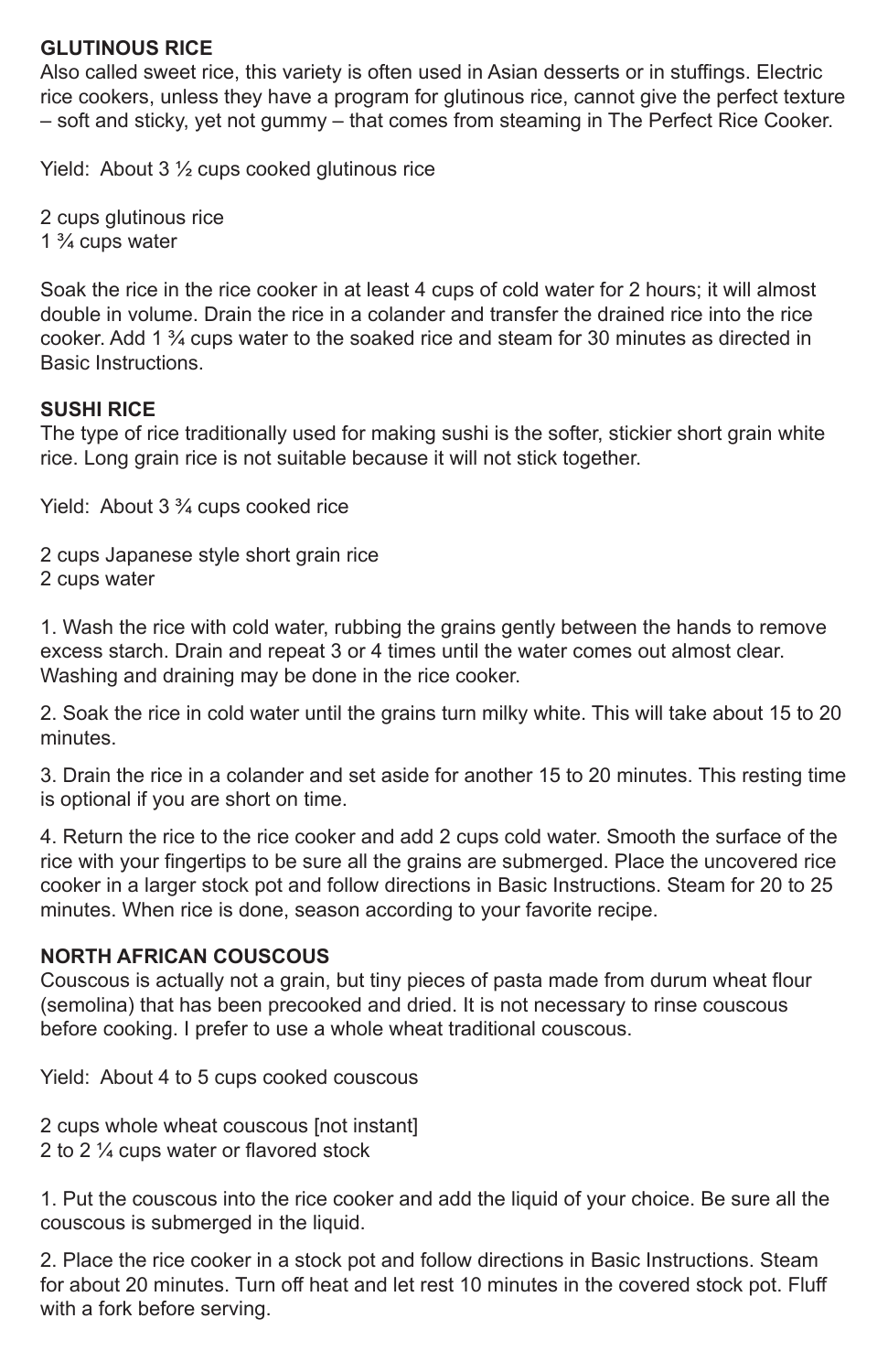## **MIDDLE EASTERN COUSCOUS (Israeli couscous)**

A larger, pearl-shaped couscous that's made from Semolina flour and then toasted.

Yield: About 2 cups

1 cup Middle Eastern Couscous

1 ½ cups water or flavored stock

Combine couscous and liquid in rice cooker and steam according to Basic Instructions until all the water is absorbed, for 15 to 20 minutes or until all the water is absorbed. Turn off heat and let rest 10 minutes before fluffing and serving.

# **QUINOA**

Quinoa (pronounced keen-wah) is an ancient seed grain used by the Incas. Before cooking it is important to wash and rinse the grains in cold water several times to remove a natural coating, called saponin, that is bitter and soapy tasting.

Yield: About 3 ½ cups

1 cup quinoa

2 cups water

1. Wash and rinse the quinoa thoroughly in cold water and drain in a fine meshed colander. Transfer the grains to the bowl of the rice cooker and add water. Be sure all the grains are submerged.

2. Place the rice cooker in a stock pot with water as instructed in Basic Instructions and steam for about 20 minutes or until the grains are tender. Turn off heat and let rest for 5 minutes before serving. Fluff with a fork or rice paddle and serve hot or cold in your favorite recipe.

# **BARLEY, Pearled**

Pearled barley is barley that has been polished, or 'pearled', so that most of the bran is removed. Small, almost white pearled barley is the type found in most supermarkets. The amount of pearling varies from brand to brand so some pearl barley grains will appear a little larger and tan-colored. The larger, darker grains need more water - about 2 cups water to 1 cup barley - and a longer cooking time.

Barley is more than just for soup. Add it to salads and use as an accompaniment to stews and stir fry dishes. If you like, you can also lightly toast the grains in a lightly oiled skillet before cooking.

Yield: About 4 cups cooked barley

1 cup pearl barley 1½ cups water

Combine barley and water in rice cooker and steam for 30 – 40 minutes as instructed in Basic Instructions or until tender and liquid is absorbed. Turn off heat and let rest 10 minutes in covered stock pot before fluffing and serving.